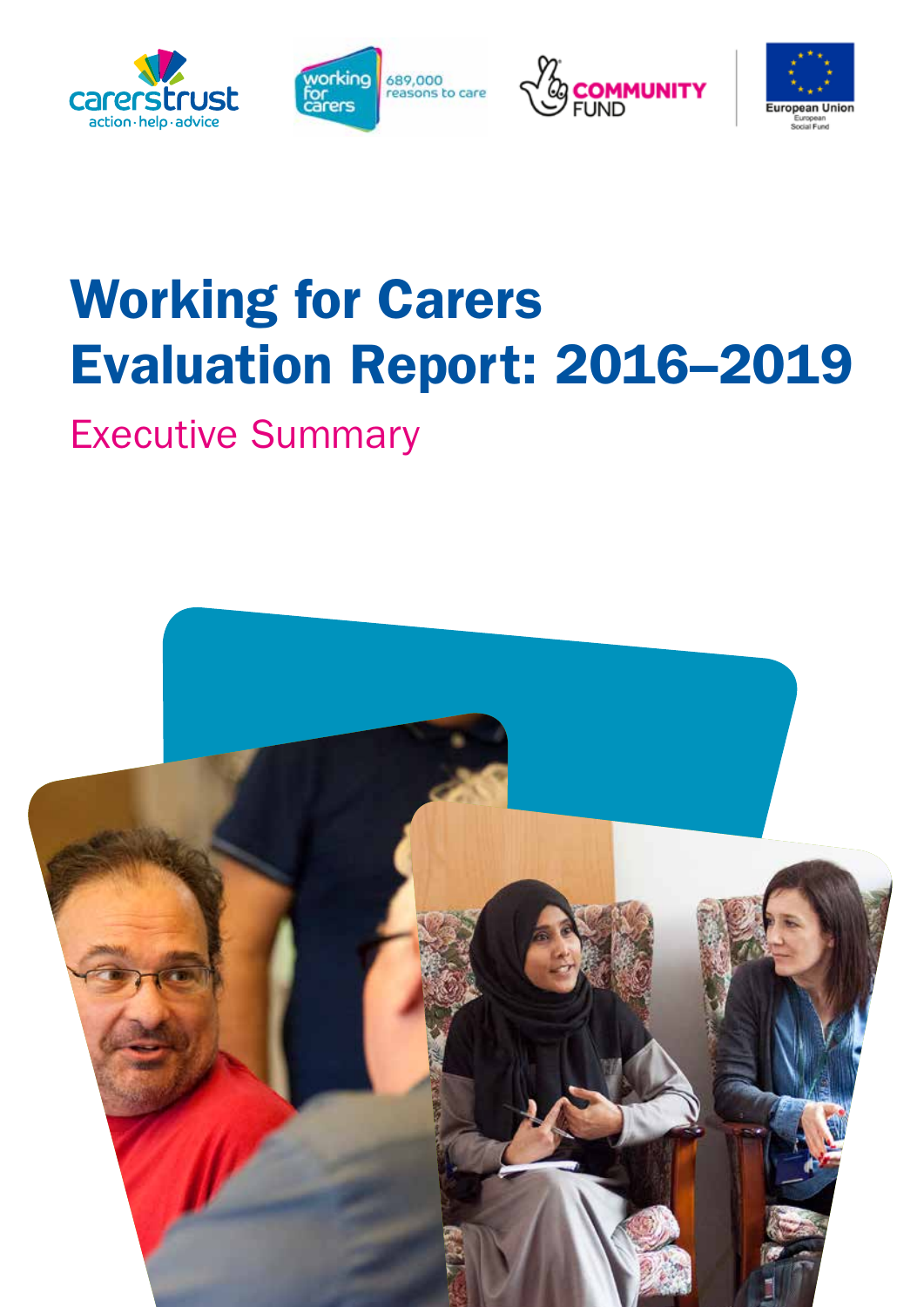# Acknowledgements



Authors: Natasha Burnley and James Ronicle – Ecorys UK

Carers Trust would like to thank Natasha Burnley, Hashim Ahmed and James Ronicle of Ecorys and the Network Partners, especially Harrow Carers, Camden Carers Service, Redbridge Carers Support Service and Carers Lewisham.

Published by Carers Trust Unit 101 164–180 Union Street London SE1 0LH

Tel: 0300 772 9600

Email: [info@carers.org](mailto:info%40carers.org?subject=)

[Carers.org](http://Carers.org)



[www.facebook.com/CarersTrust](http://www.facebook.com/CarersTrust)

[www.twitter.com/CarersTrust](http://www.twitter.com/CarersTrust)

[www.instagram.com/Carers.Trust](http://www.instagram.com/Carers.Trust)

[www.youtube.com/user/CarersTrust](http://www.youtube.com/user/CarersTrust)

Carers Trust is a registered charity in England and Wales (1145181) and in Scotland (SC042870). Registered as a company limited by guarantee in England and Wales No. 7697170. Registered office: Carers Trust, Unit 101, 164-180 Union Street, London SE1 0LH.

© Carers Trust 2019

All library photos posed by models except for images on pages 5, 11 and 13. Identities of carers have been changed in the interest of privacy.

### About Carers Trust

Carers Trust is a major charity for, with and about carers. We work to improve support, services and recognition for anyone living with the challenges of caring, unpaid, for a family member or friend who is ill, frail, disabled or has mental health or addiction problems.

We do this with a UK wide network of quality assured independent partners and through the provision of grants to help carers get the extra help they need to live their own lives. With these locally based Network Partners we are able to support carers in their homes through the provision of replacement care, and in the community with information, advice, emotional support, hands on practical help and access to much needed breaks. We offer specialist services for carers of people of all ages and conditions and a range of individually tailored support and group activities.

Our vision is that unpaid carers count and can access the help they need to live their lives.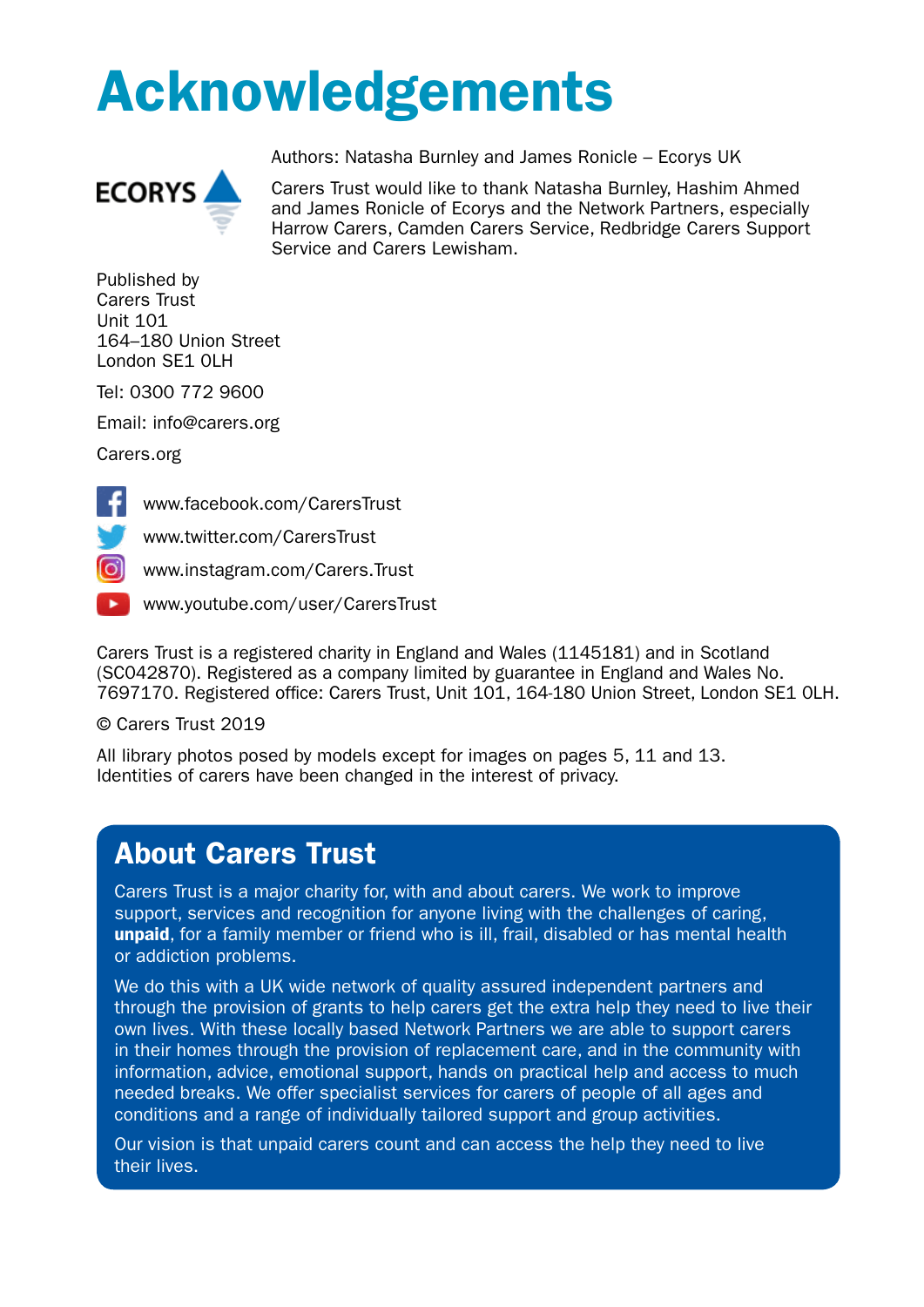## **Contents**

| 1. About Working for Carers                       | $\boldsymbol{2}$ |
|---------------------------------------------------|------------------|
| 2. Rationale for the Working for Carers programme |                  |
| 3. Evaluation aims and methodology                | 5                |
| 4. Results                                        | 6                |
| Reach                                             | 6                |
| <b>Exit results</b>                               | 6                |
| Soft outcomes                                     | $\overline{7}$   |
| Case study                                        | 8                |
| 5. Key findings                                   | 9                |
| <b>6. Recommendations</b>                         | 10               |
| 7. Find out more                                  | 12               |
| 8. References                                     | 13               |
|                                                   |                  |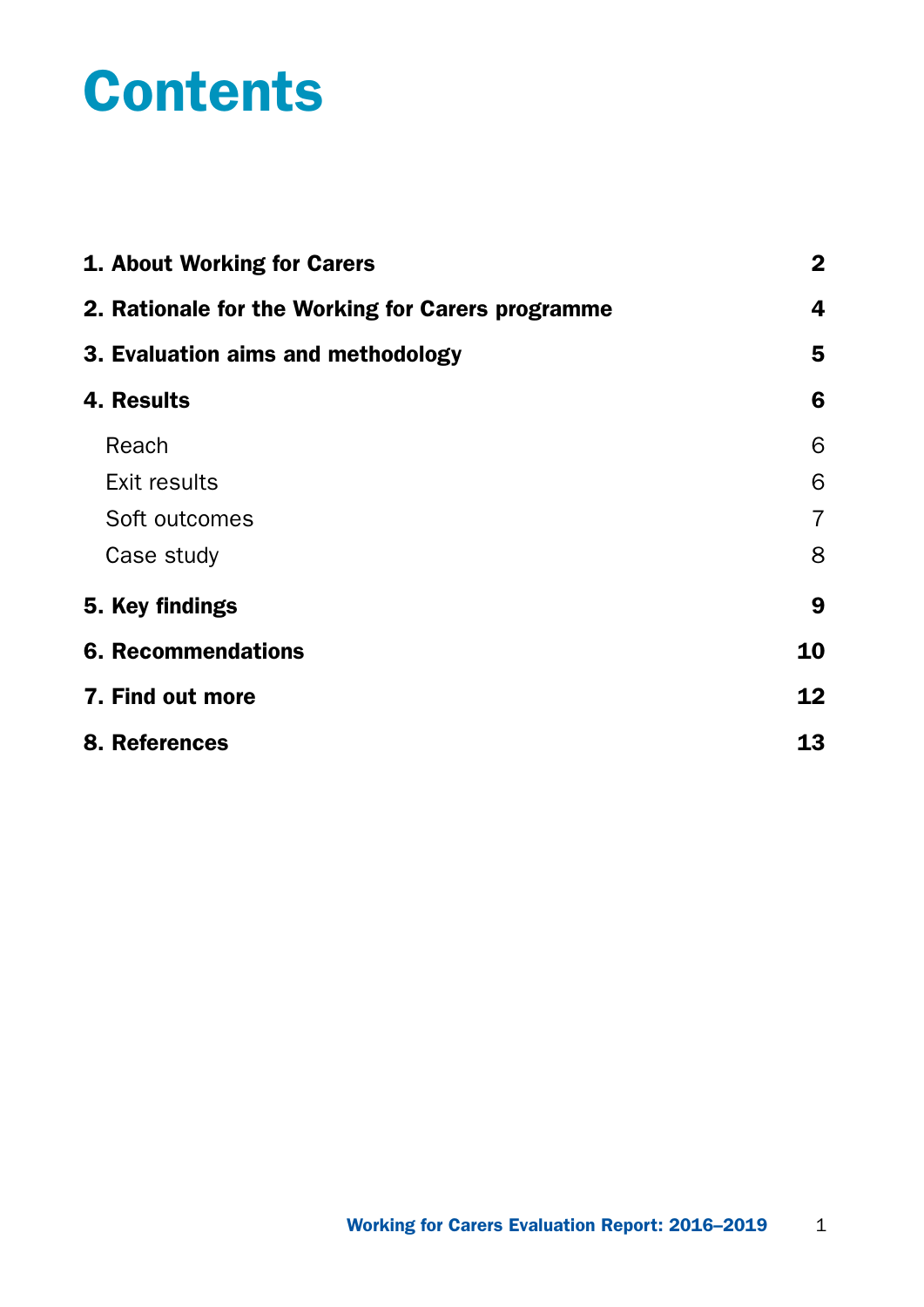# <span id="page-3-0"></span>1. About Working for Carers

Working for Carers supports **unpaid** carers and former carers, aged 25 or over, to move closer to employment. The project is delivered across all London boroughs.

Working for Carers is led by Carers Trust and funded by the European Social Fund and The National Lottery Community Fund as part of the Building Better Opportunities programme. Carers Trust was awarded two grants, totalling £2 million, to deliver the project between October 2016 and September 2019.

The project is set up as a partnership between Carers Trust and Carers Trust Network Partners (carers organisations) in London. Four Network Partners have a lead role as hub partners:

- North, East and West London, also referred to as grant 1.7, led by Harrow Carers and Redbridge Carers Support Service: awarded £1.2 million.
- South and Central London, also referred to as grant 1.8, led by Camden Carers Service and Carers Lewisham: awarded £800,000.

## The project aims to:

- Support carers to pursue their employment goals through confidence building and skills development.
- Offer a flexible service that considers individual needs and ambitions.
- **Engage with local businesses and organisations to create employment, training and** volunteering opportunities for carers.
- Highlight the benefits of employing carers, adopting carer friendly policies, and understanding the needs of carers in the workplace.

Employment Personal Advisers, employed by the hub partners, work directly with carers and former carers to assess their needs and barriers to employment, and support them to develop an individualised action plan. Carers and former carers can access varied and flexible support, provided in their local area, which may include:

- One-to-one support and advice.
- Workshops and group activities.
- Support with writing CVs and interview techniques.
- Help with job-searching.
- Access to employment, volunteering and training opportunities.
- Access to financial support to address specific barriers to finding employment, for example help with travel costs, replacement care or clothes for interviews.

In March 2019, the funders extended both grants until September 2022.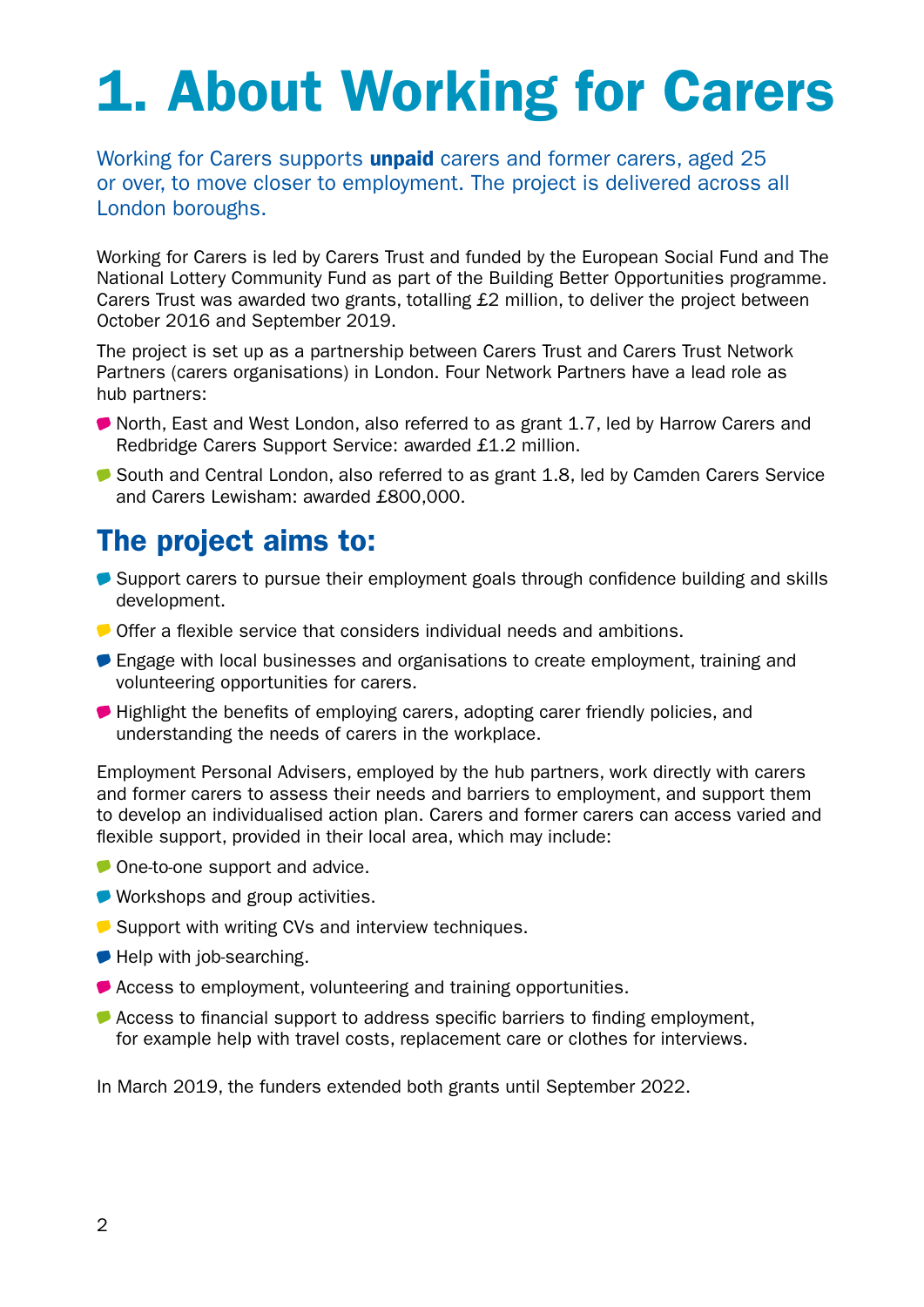### Delivering the Working for Carers project across London

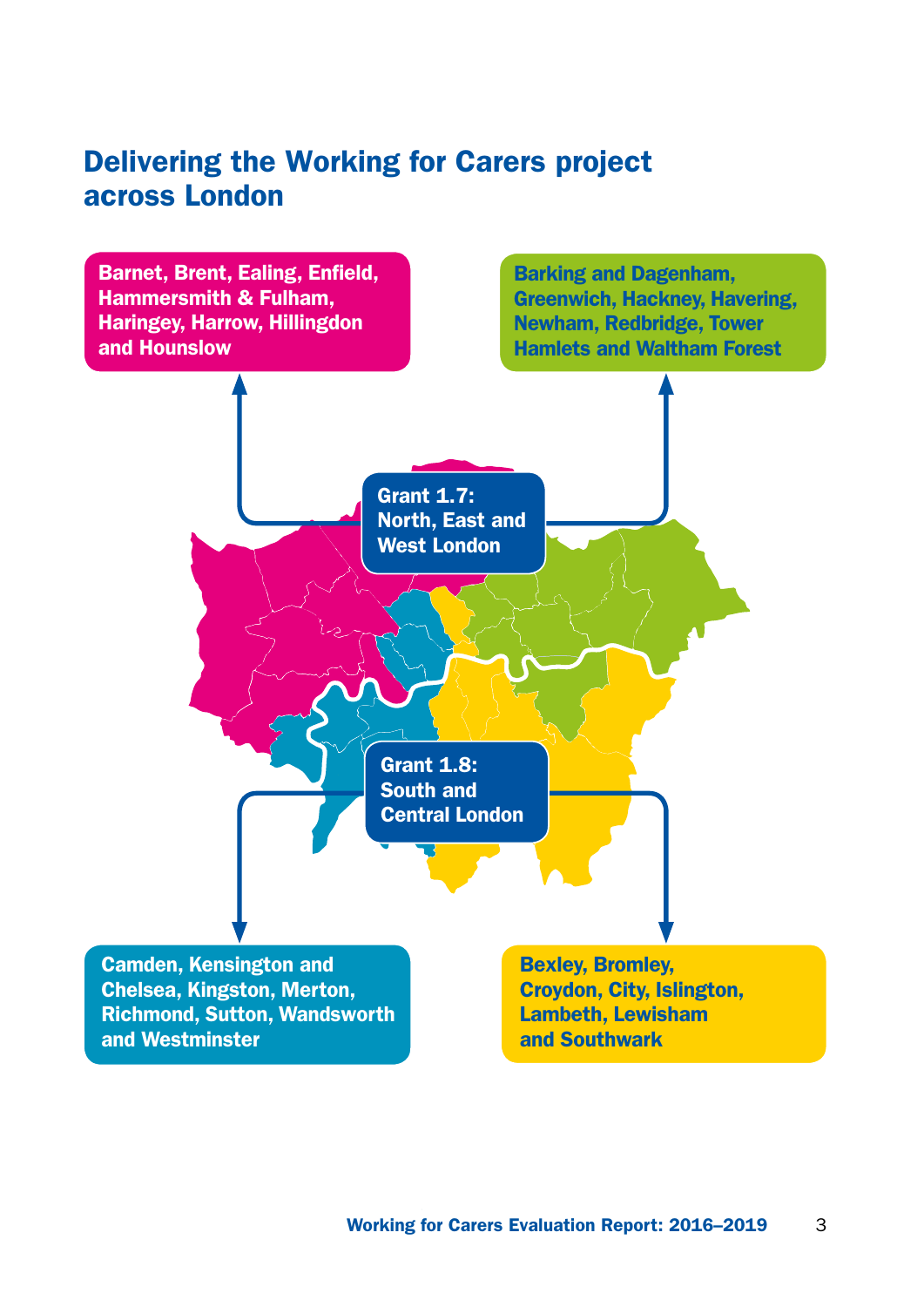## <span id="page-5-0"></span>2. Rationale for the Working for Carers programme

The number of people living in the UK with unpaid caring responsibilities is increasing. The most recent census figures show 1 in 8 adults have a caring responsibility in the UK, an estimated total of 6.5 million people (Carers UK, 2013).

The replacement value of the support provided by unpaid carers is worth an estimated £132 billion per year, the equivalent cost of providing a second NHS service (Yeandle, S and Bucker, L, 2015). It has been estimated that the number of carers in the UK will continue to rise, reaching 9 million carers by 2037 (Carers UK, 2015), While the number of carers continues to increase, the largest growth is seen in those providing 50 or more hours of unpaid care per week. Census data estimates 1.4 million people in the UK are providing over 50 hours of unpaid care per week, an 11% increase in the last 10 years (Carers UK, 2015).

For those with a caring responsibility, finding, retaining and progressing in employment may pose a significant challenge. A survey carried out by Carers Trust in 2016 showed that 68% of unpaid carers in London were unemployed (Carers Trust, 2016).

The most prevalent age of carers in the UK also often coincides with what may be considered the peak of an individual's career in their 40s–60s. According to a report by Carers UK, middle aged people with caring responsibilities were more likely than carers of other ages to have given up work, reduced their working hours or suffered from increased stress and/or tiredness (Carers UK, 2014). The report also found that caring can have a long-term impact on the ability of a carer to work, such as loss of skills, experience and confidence.

Aside from the financial constraints brought on by leaving employment or reducing working hours, carers may also face a higher cost of living than those who do not have caring responsibilities.

The pressures of caring has been shown to have an effect on the mental health of the person with caring responsibilities. Mental health problems of carers include emotional stress, depressive symptoms and, in some cases, clinical depression (Shah, A J, Wadoo, O, and Latoo, J, 2010). Caring responsibilities can also cause social isolation and loneliness, having a significant impact upon the carer's ability to maintain important wider networks. Recent figures suggest that up to as many as eight in ten carers have experienced loneliness and/or social isolation (Carers UK, 2019a).

Caring responsibilities have also shown an impact on the physical health of the carer. The GP Patient Survey found that 60% of all carers and 70% of those caring for more than 50 hours a week had a long-standing health condition. These included higher levels of arthritis, high blood pressure, back problems, diabetes, anxiety and depression (Carers UK, 2014).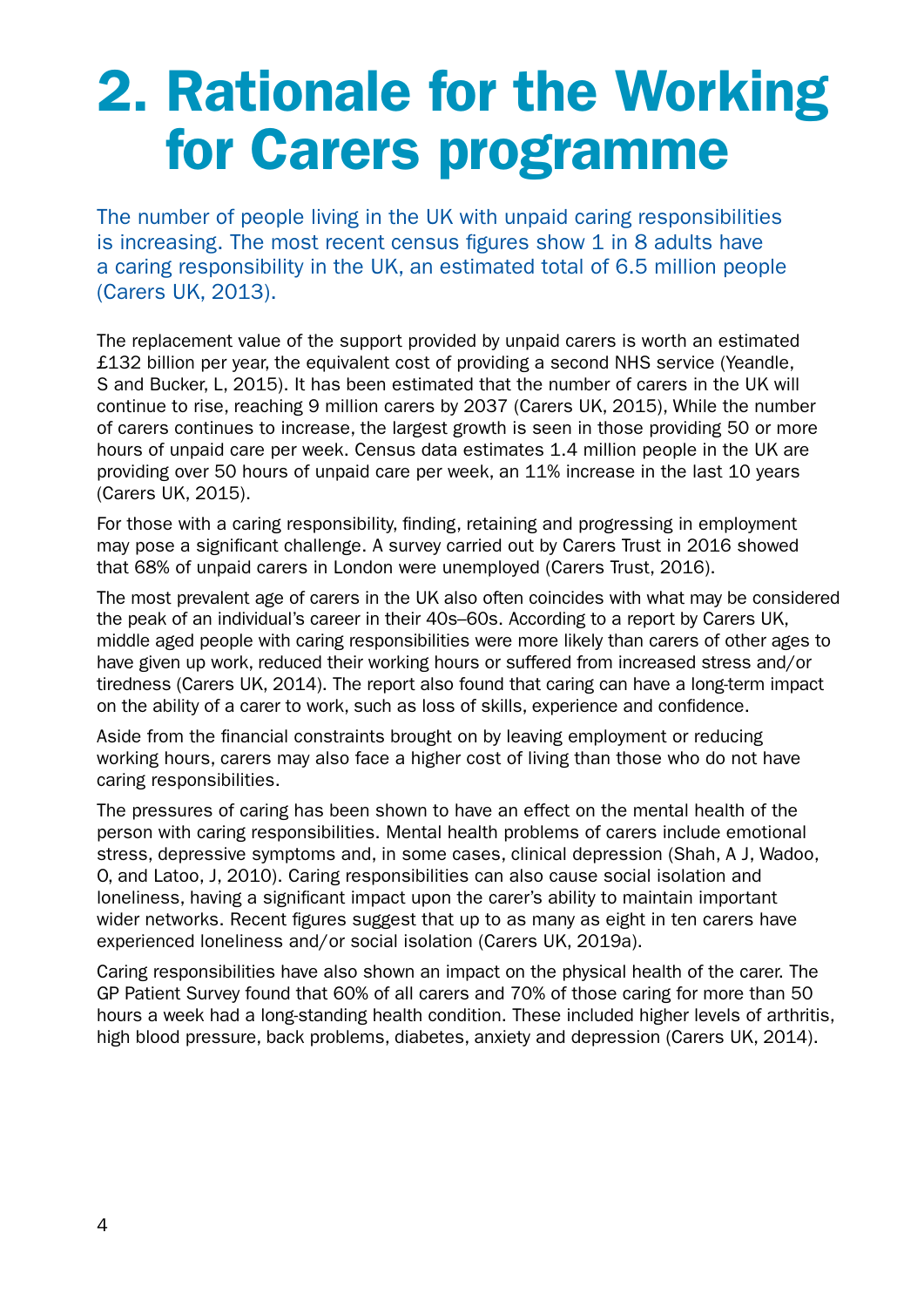## <span id="page-6-0"></span>3. Evaluation aims and methodology

In November 2017, Ecorys (UK) was commissioned by Carers Trust to undertake an independent evaluation of the Working for Carers programme.

The aims of the evaluation were as follows:

- $\bullet$  To evaluate the impact that focused support from the Working for Carers project has on the skills, confidence and overall abilities of carers to move towards employment.
- $\bullet$  To provide a focused evaluation of the qualitative and quantitative data to measure the impact of the Working for Carers project on carers' lives and their abilities to move into and retain employment.
- $\bullet$  To evaluate the impact that the focused support from the Working for Carers project has had on the practices of organisations required to help carers find and retain employment.
- $\bullet$  To provide an evaluation of the extent to which the models of employability support differs across Greater London and can be replicated in other geographical areas.

The evaluation included a mixed methods approach, including quantitative and qualitative data collection and analysis. The evaluation involved interviews with five key groups of stakeholders: Carers Trust staff members, steering group members, hub staff members, partner organisations and carers.

## Limitations of the evidence

The data that informed the quantitative strand of this evaluation was most recently extracted in July 2019, including all data up to and including 30 June 2019. Although it may have been optimal to have the data in its entirety for phase one, due to the time constraints of the evaluation, this was not feasible.

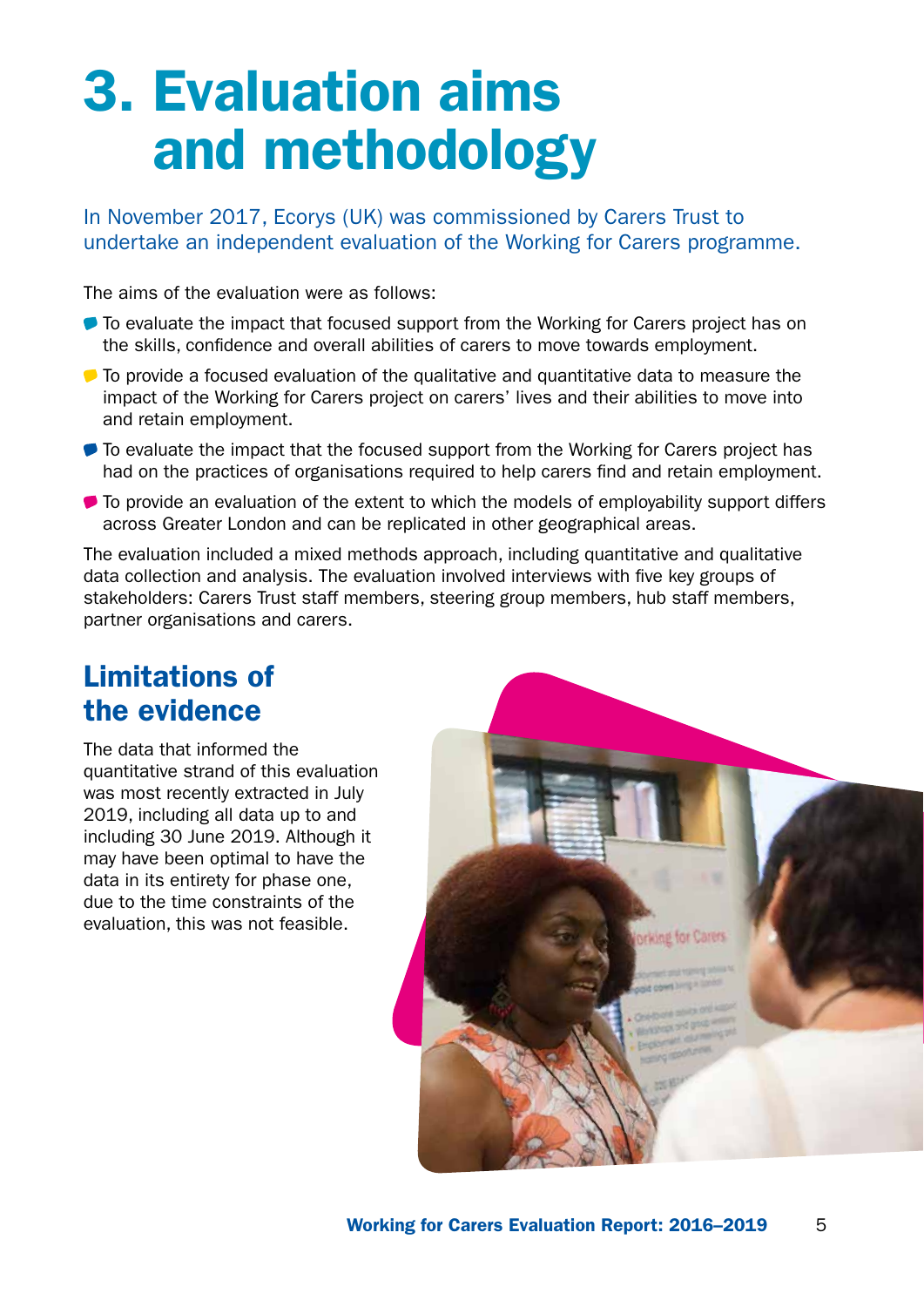## <span id="page-7-0"></span>4. Results

At the end of June 2019, 739 carers and former carers had registered with the project. The 1.8 hubs (South and Central London) achieved a total of 356 registrations, 107% of their target of 333 at the end of September 2019. 1.7 (North, East and West London) achieved 383 registrations, 76.6% of their overall target of 500. Carers registered from all 33 London boroughs.

## Reach

The project was tasked to recruit specific groups within the carer population. The number of registrations within each of the target groups is outlined in the table below.

|                                       |                 |           | <b>Totals and % of all participants</b> |
|---------------------------------------|-----------------|-----------|-----------------------------------------|
| <b>Target group</b>                   | <b>Target %</b> | 1.7       | 1.8                                     |
| Men                                   | 25%             | 77 (20%)  | 67 (19%)                                |
| Women                                 | 75%             | 306 (80%) | 289 (81%)                               |
| Unemployed at registration            | 20%             | 92 (24%)  | 54 (15%)                                |
| Economically inactive at registration | 80%             | 291 (76%) | 302 (85%)                               |
| Over 50 years old                     | 36%             | 145 (38%) | 184 (52%)                               |
| With a disability                     | 20%             | 58 (15%)  | 105 (29%)                               |
| From ethnic minority groups           | 40%             | 284 (74%) | 196 (55%)                               |

#### **Table 1:** Number of registrations for target groups across the hubs

## Exit results

Of the 739 carers registered onto the Working for Carers project, 331 had exited the project with a result by the end of June 2019. Employment was the main exit result with 45% achieving this result across both grants (*n*=146). This was followed by moving into education/training (25%, *n*=84) and job-searching (22%, *n*=74).

For employment, 1.8 had exceeded their target by 15% by June 2019, while 1.7 had achieved 69% of their target.

#### Chart 1: Exit results across carers (*n*=331)

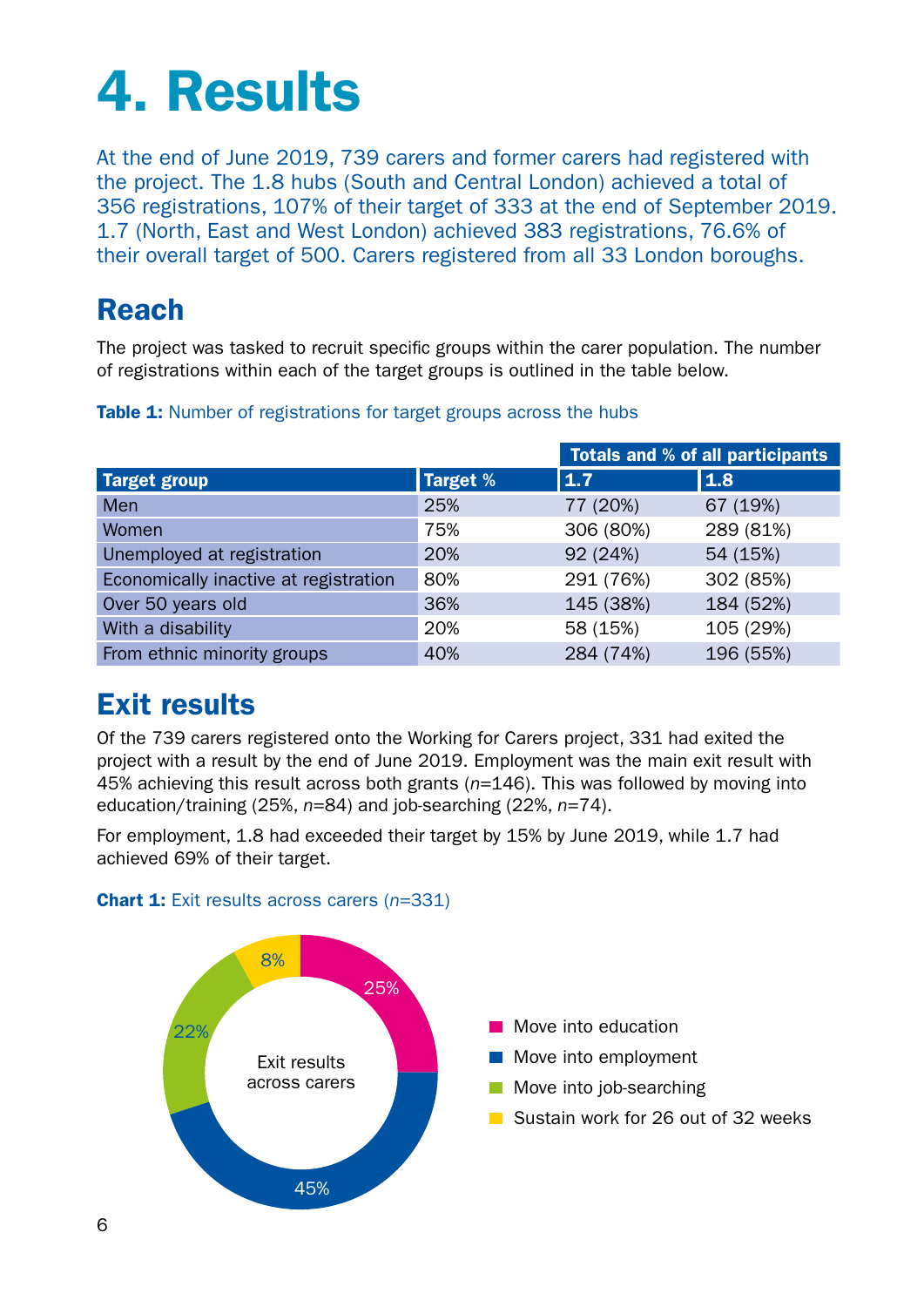## <span id="page-8-0"></span>Soft outcomes

Working for Carers makes no expectation that carers will move straight into employment as a single step. As part of the holistic support offered by the project, the journey-based soft outcomes are recognised for their important impact on carers.

Soft outcomes recorded within the project include: volunteering opportunities; peer support; reported improvements in confidence and skills; looking after their own health and wellbeing; and improvements achieved against action plans.

The table below outlines the outcomes and summarises the projects' progress towards targets.

| <b>Outcome</b>                                               | <b>Total</b> | <b>Target</b> | % of target |
|--------------------------------------------------------------|--------------|---------------|-------------|
| Access to volunteering opportunities                         | 118          | 145           | 81%         |
| Access to peer support                                       | 462          | 417           | 111%        |
| Report improved confidence                                   | 418          | 625           | 67%         |
| Improvements against action plan                             | 462          | 625           | 74%         |
| Referred to specialist support                               | 122          | 417           | 29%         |
| Report gained skills/experiences                             | 383          | 666           | 58%         |
| Access information to look after own<br>health and wellbeing | 410          | 274           | 150%        |

#### Table 2: Carer outcomes for both 1.7 and 1.8

**If** It is important to work on that softer stuff, like the confidence, before you get to the CV building, applying for jobs etc, it is really important.

Steering group member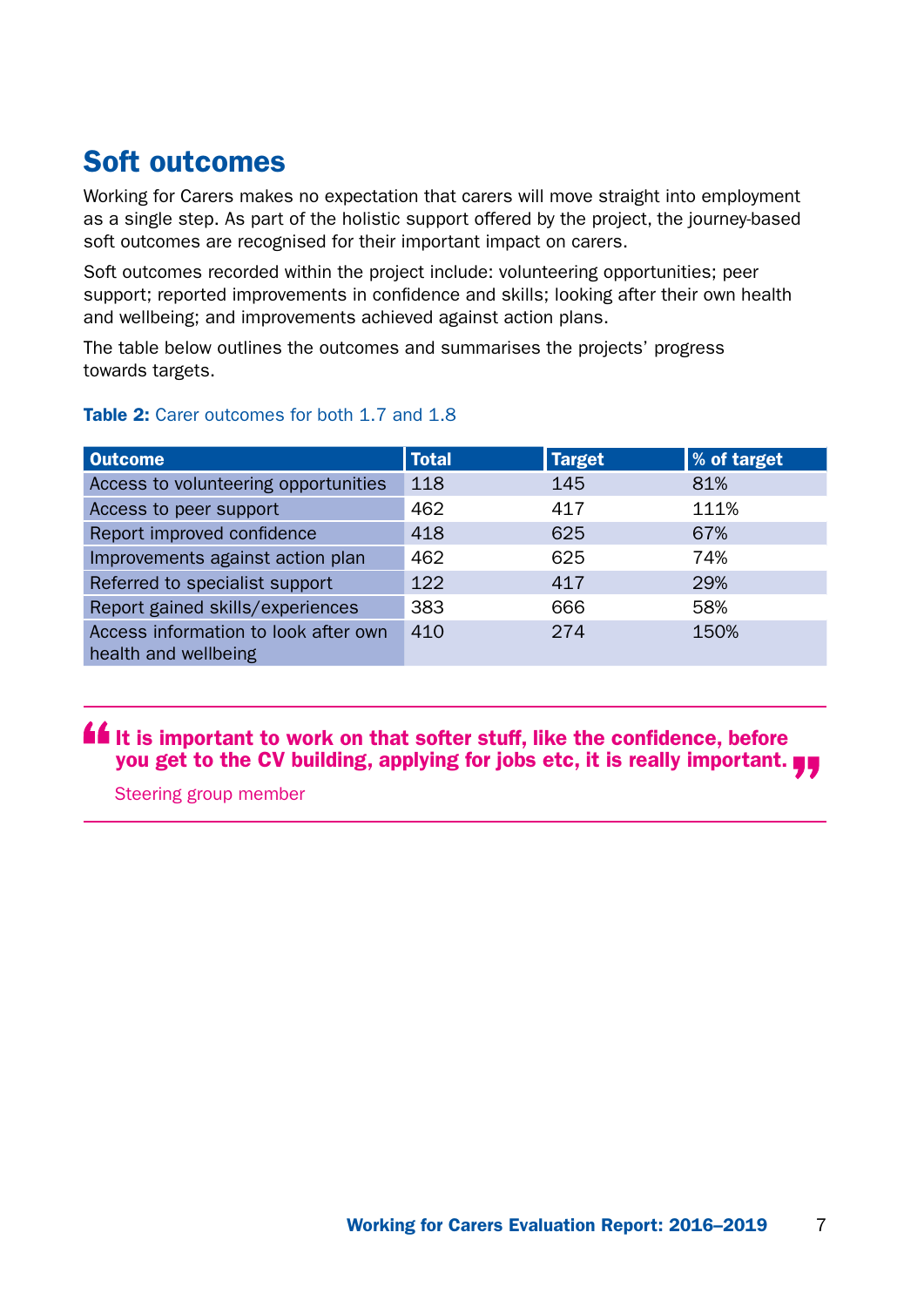### <span id="page-9-0"></span>Case study

#### About Jane

Jane\* has always had a passion for travel, working abroad for many years of her life. She described herself as being fulfilled and well connected. Jane had been working in Asia when her mother became ill and Jane decided to return to and remain in the UK to care for her. Her mother went on to live for a number of years with the cancer diagnosis, sadly passing away in 2018.

Jane only found out about her local carer service in the last year of her mother's life. She was referred through a friend. Jane retracted from the support of the service when her mother was very ill as it was not the right time for her to engage. Some time passed and she received a phone call from the service to tell her about the Working for Carers project.



#### How did Working for Carers help?

Jane had an initial phone call with the Employment Personal Adviser, during which she was able to share her ambition to become self-employed, to re-connect with the world, retain a sense of freedom and her desire not to be sitting in an office 9–5. They were also able to discuss her challenges – she had gone from being a professional living abroad to poverty, made increasingly difficult considering her mother's illness, her own mental health and her feeling that "doors were closed". The Employment Personal Adviser was understanding when Jane had to cancel appointments during the period of her mother's passing. Jane felt unable to reach out for help but the support that her Employment Personal Adviser provided gave her "hope". "My Employment Personal Adviser was amazing" and Jane credits her as part of her recovery.

#### What was the result?

Ultimately, Jane is pursuing her ambition to become self-employed and is becoming an Uber driver. She attended a self-employment workshop which she found helpful. Having worked abroad for many years, receiving up-to-date key information on topics such as bookkeeping and tax allowances was valuable. The workshops also provided her with an opportunity for peer support and this was important to her. She notes that lots of the carers in the room were swapping stories, ideas and numbers. The Working for Carers project has provided her with the financial assistance that she needed to complete all of the required tests and Jane is currently in the final stages of becoming a qualified Uber driver.

\* The names of carers have been changed.



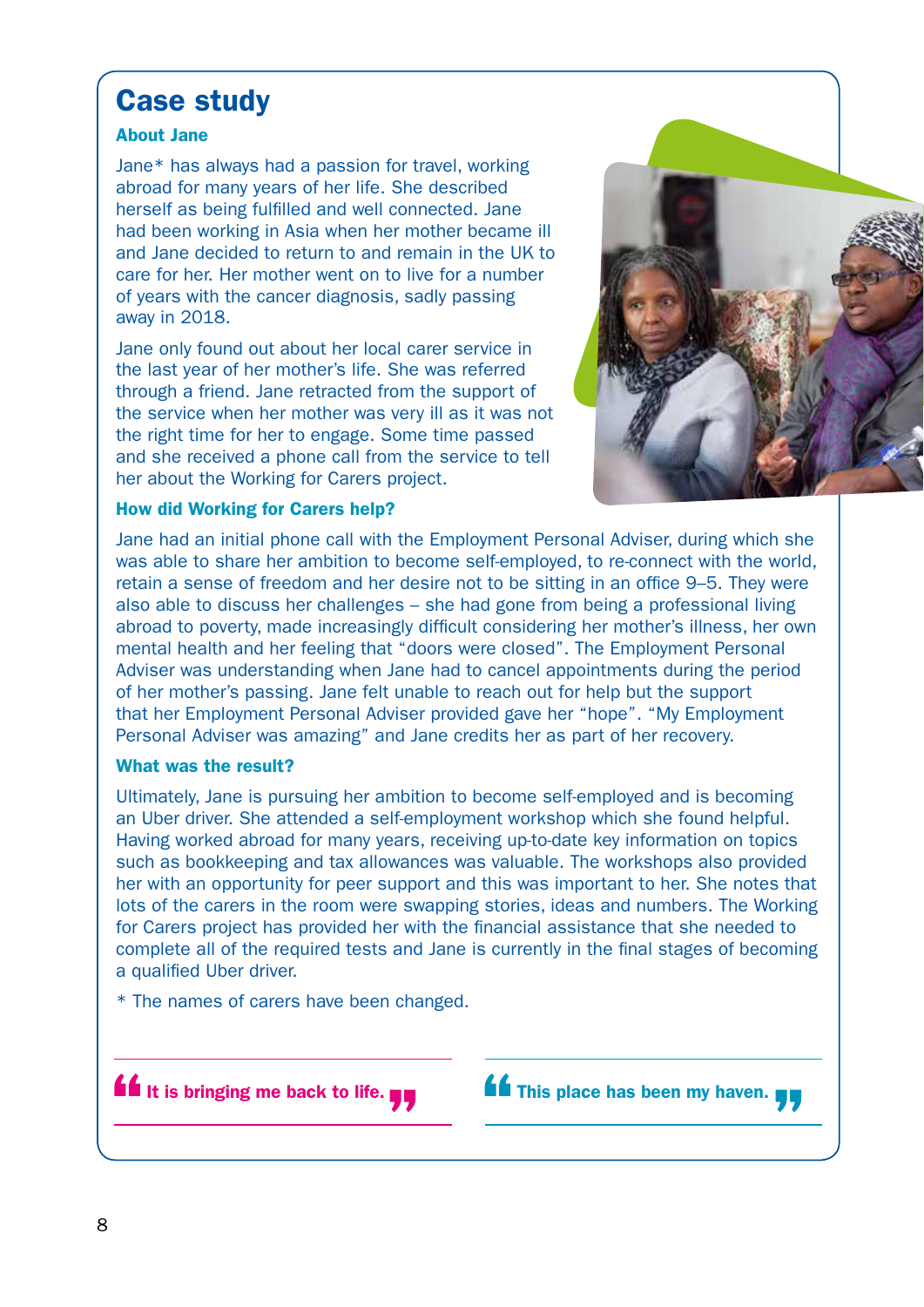# <span id="page-10-0"></span>5. Key findings

## What lessons can be drawn for future planning?

- **The qualitative data highlights the necessity of a varied and holistic support service as** opposed to targeted employment support. There is a compromise within the resource limits as to what holistic support the Employment Personal Adviser may personally provide.
- Within the hub and spoke model there is a benefit to having a national charity working with community-based spokes. While Carers Trust may provide the national voice for the project and the network as a whole, the community-based Network Partners contribute an important reach into the local community.
- The stakeholders suggest that the model is replicable outside of London. In order to achieve successful implementation, there are some considerations in the selection of areas for expansion – the delivery components of the project need to be tailored to the demographics of the local area, the area needs to have Network Partners and be able to establish positive working relationships, the area should have a sense of a shared identity and the area must be able to replicate the hub and spoke model.
- There is a need for a carer specialist organisation to deliver the Working for Carers project. Carers Trust and its Network Partners are knowledgeable and understanding of the needs of carers, well placed to signpost carers to services within their own network, have established trust with the local community and have specialist Network Partners across the city. Importantly, carers have a loss of trust in employment support services at Job Centre Plus.
- Internal communications are important during a long-term funded project with multiple spokes. It is essential to maintain engagement and consistency of referrals. There have been issues with some internal communication as a result of staff turnover.
- $\blacktriangleright$  It is important to understand the compliance requirements from the outset of the project. The scale and continued changes to the requirements has caused a burden on staff time and project resources.
- An internal audit of the services provided by organisations within the partnership should be conducted. This would support the Employment Personal Advisers to work efficiently in signposting carers to the relevant services locally, this may in turn increase the rate of signposting.

## Sustainability and dissemination

**Despite the extension of the funding, the emphasis on sustainability and dissemination** remains the same. Carers Trust is working with its marketing team to devise a strategy to celebrate and share the learning of phase one of the project. It is working to empower its Network Partners to work independently.

### Future development

● There are key changes going into phase two of the project, they include: a risk planning approach to proactively manage the risks, increasing the role of the steering group, a focussed borough approach to delivery, an internal audit of services available within the partnership and strengthened partnership working between the hub partners and other partners.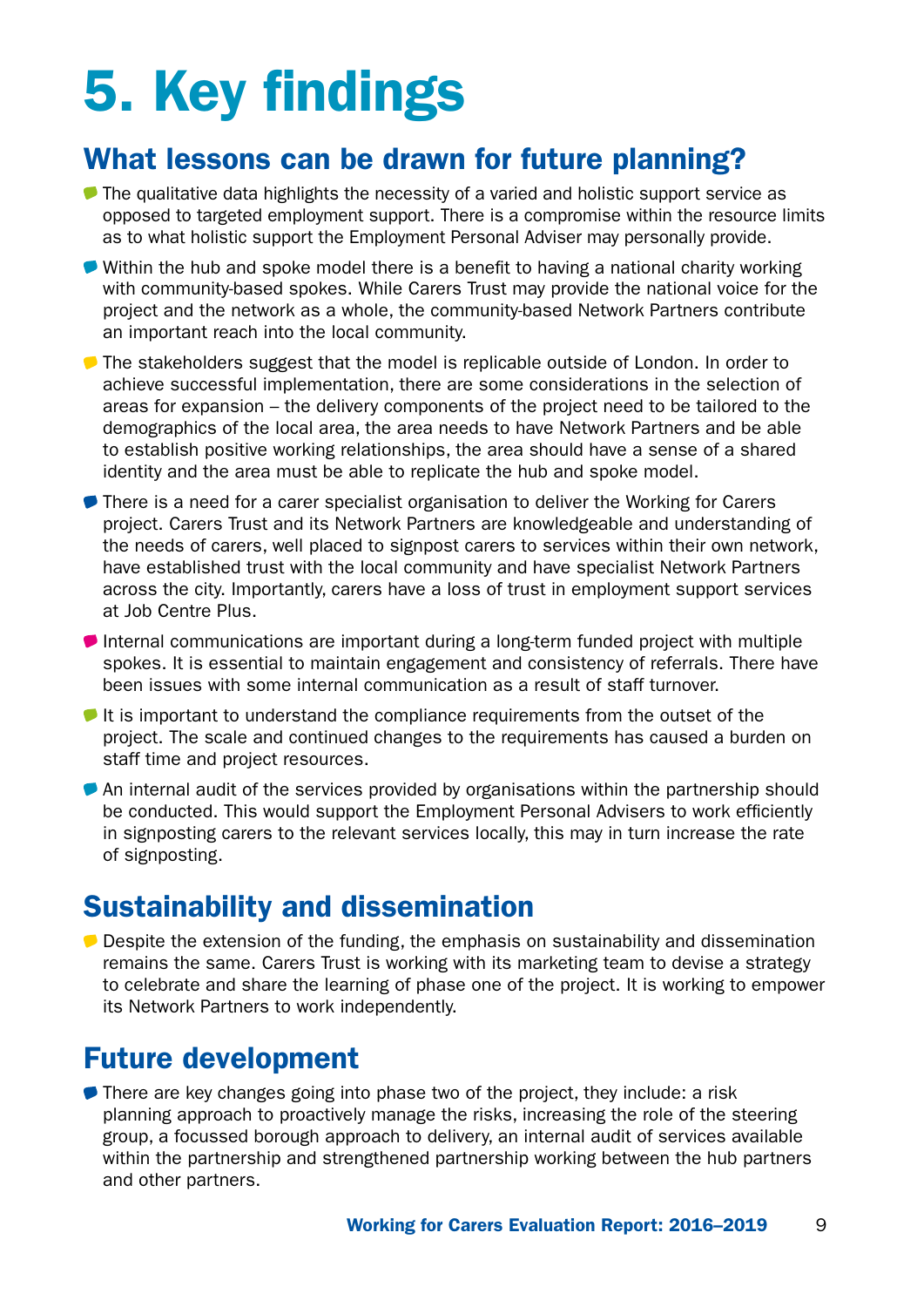# <span id="page-11-0"></span>6. Recommendations

The key recommendations from the report are as follows:

#### Have a stronger focus on employer engagement

Although an original aim of the programme, employer engagement during phase one has been limited. In instances where engagement has been initiated, activity has diminished as resources have been diverted to other areas of the project. We recommend that, as part of phase two, the Working for Carers project broadens its support offer by including engagement of employers in its delivery.

#### Set the salary for the Employment Personal Adviser at the correct level

While an increase in the salary of one of the key delivery roles may have a financial implication on the project resources, the experience and qualifications of applicants has not always been in line with the requirements of the role. We recommend that a readjustment of the salary offer may overcome some of the recruitment challenges the project has faced, seeing good quality candidates fill the roles more quickly.

#### Focus on communication with hubs and Network Partners

Communication is key for the continued engagement of Network Partners throughout the project delivery. The extent of communication between the Network Partners was found to be variable. We recommend that open communication is a focus of partnership working moving forward; ensuring that Network Partners, including non-hub partners, are aware of the compliance guidance and updated on any changes; the outcomes of referrals are communicated; and the general progress of the programme is communicated effectively.

#### Consider the most appropriate referrals for the project

Although the holistic project aims to include even those furthest from the job market, the limits on resources mean that the project may be spreading itself too thinly in trying to capture all within the eligibility criteria. This leads to the effect whereby a number of carers are being supported who will make minimal gains on the programme. At the same time, the projects had waiting lists, meaning carers that could benefit from the programme were unable to. One potential solution to this challenge is having a tighter referral criteria, focusing on those that could move closer to the labour market from this type of support and excluding those who have more complex issues that need resolving before they could gain from this programme (such as mental health issues). While this may appear inequitable, it would ensure an efficient use of resources and likely increase the impact of the programme.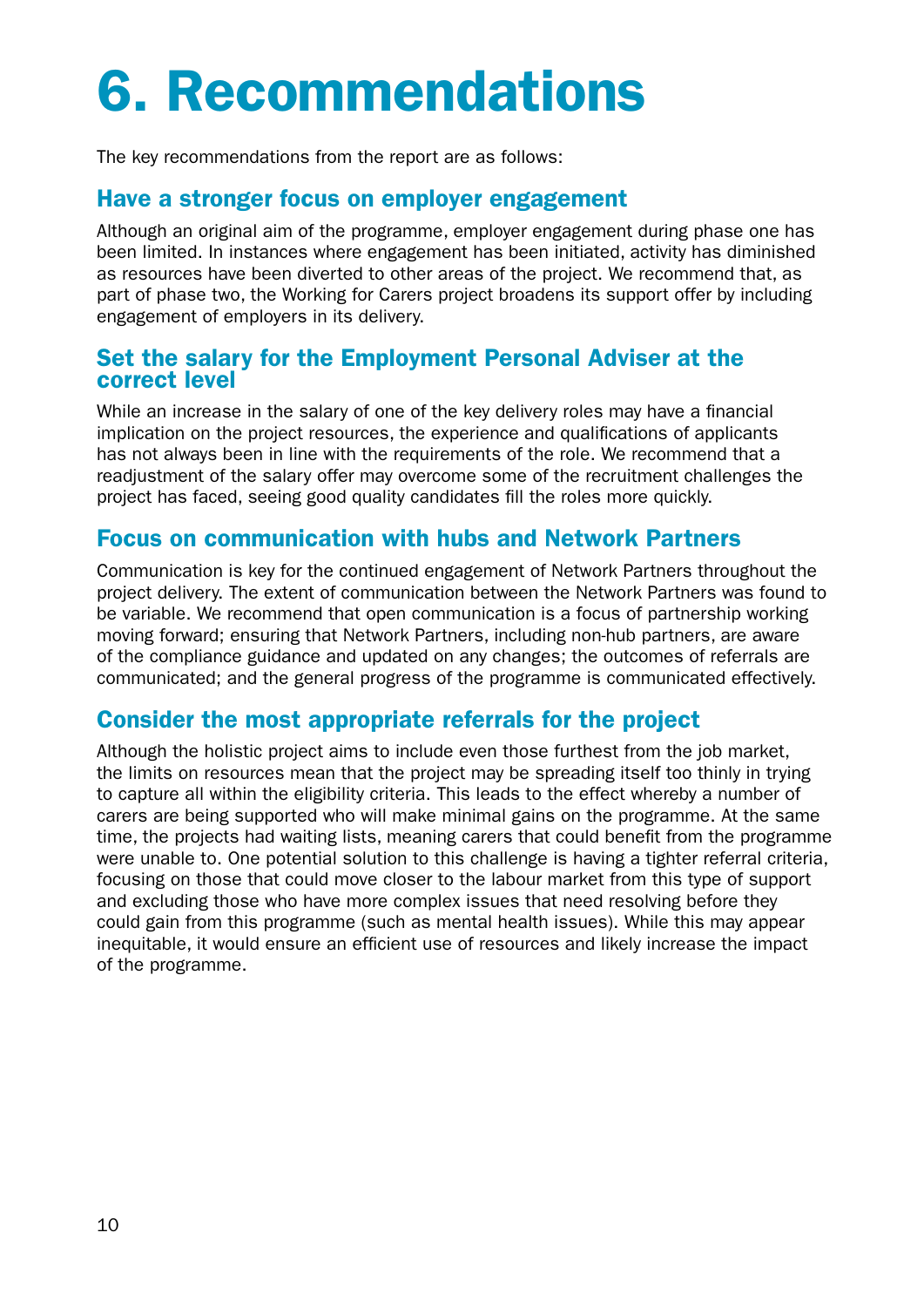#### Undertake more targeted outreach to engage seldom heard carers

The provision of outreach varied across the hub areas. This was mainly due to either the limited capacity of Employment Personal Advisers or a steady flow of referrals from the Network Partners. We recommend that hubs undertake more targeted outreach to engage harder-to-reach carers.

#### Carry out an internal audit to inform signposting within the network

The evaluation has found that signposting rates are below target, while there is an evident need for external support beyond that provided by the Employment Personal Adviser within the project remit. The findings have highlighted gaps within the knowledge of what services are available within the partnership. Therefore, based on the learning, we recommend that a need for a full and comprehensive audit of the services available within the partnership is completed. This would allow all Employment Personal Advisers to have efficient access to a list of services provided by the network within each individual borough.

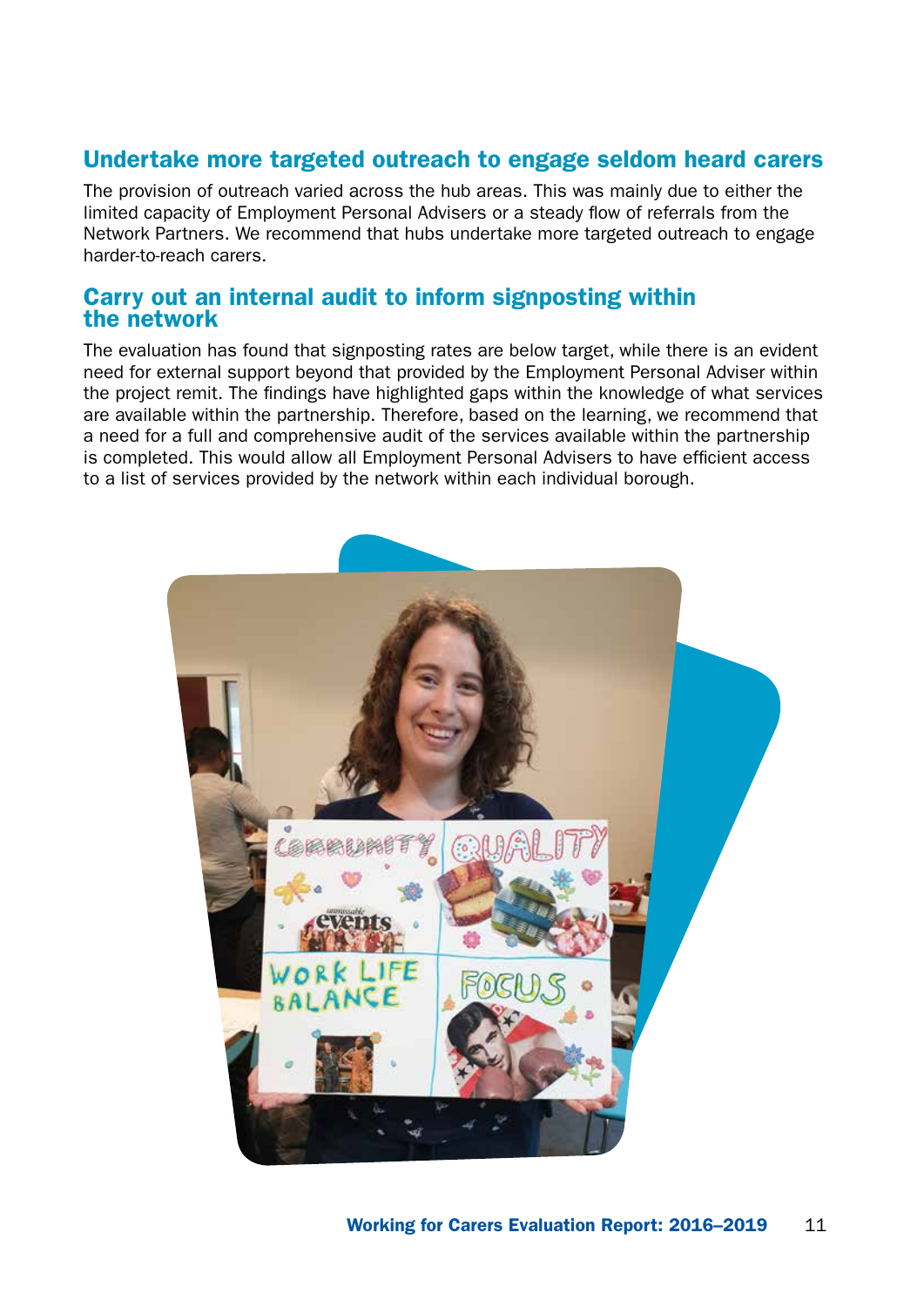# <span id="page-13-0"></span>7. Find out more

- The full report Working for Carers 2016–2019 Evaluation Report can be found at <https://carers.org/workingforcarers>.
- You can read more from some of the many carers in London who've been supported back into training, work and voluntary work by the Working for Carers programme at [Carers.org/working-and-learning/going-back-work-stories-carers](http://Carers.org/working-and-learning/going-back-work-stories-carers).

### Find out more and sign up if you're a carer

For carers in Barnet, Brent, Ealing, Enfield, Hammersmith & Fulham, Haringey, Harrow, Hillingdon or Hounslow:

Tel: 020 8868 5224, Ext 218 Email: [workingforcarers@harrowcarers.org](mailto:workingforcarers%40harrowcarers.org?subject=)  [www.harrowcarers.org/working-for-carers/](http://www.harrowcarers.org/working-for-carers/)

For carers in Barking and Dagenham, Greenwich, Hackney, Havering, Newham, Redbridge, Tower Hamlets or Waltham Forest:

Tel: 020 8514 6251 Email: [wfc@rcss.org.uk](mailto:wfc%40rcss.org.uk?subject=)  [www.rcss.uk/services/working-for-carers/](http://www.rcss.uk/services/working-for-carers/)

For carers in Camden, Islington, Kensington and Chelsea, Kingston, Merton, Richmond, Sutton or Westminster:

Tel: 020 7428 8950 Email: [wfc@camdencarers.org.uk](mailto:wfc%40camdencarers.org.uk?subject=) [www.camdencs.org.uk/pages/22-working-for-carers-project](http://www.camdencs.org.uk/pages/22-working-for-carers-project)

For carers in Bexley, Bromley, Croydon, City, Lambeth, Lewisham, Southwark or Wandsworth:

Tel: 020 8699 8686 Email: [workingforcarers@carerslewisham.org.uk](mailto:workingforcarers%40carerslewisham.org.uk?subject=) [www.carerslewisham.org.uk/working-for-carers/](http://www.carerslewisham.org.uk/working-for-carers/)

**If** I feel positive that a project like this exists. It is good for someone like me who has cared for many years and now wants to get back into work. It's not just about getting any job, they are supporting me to change career.

Carer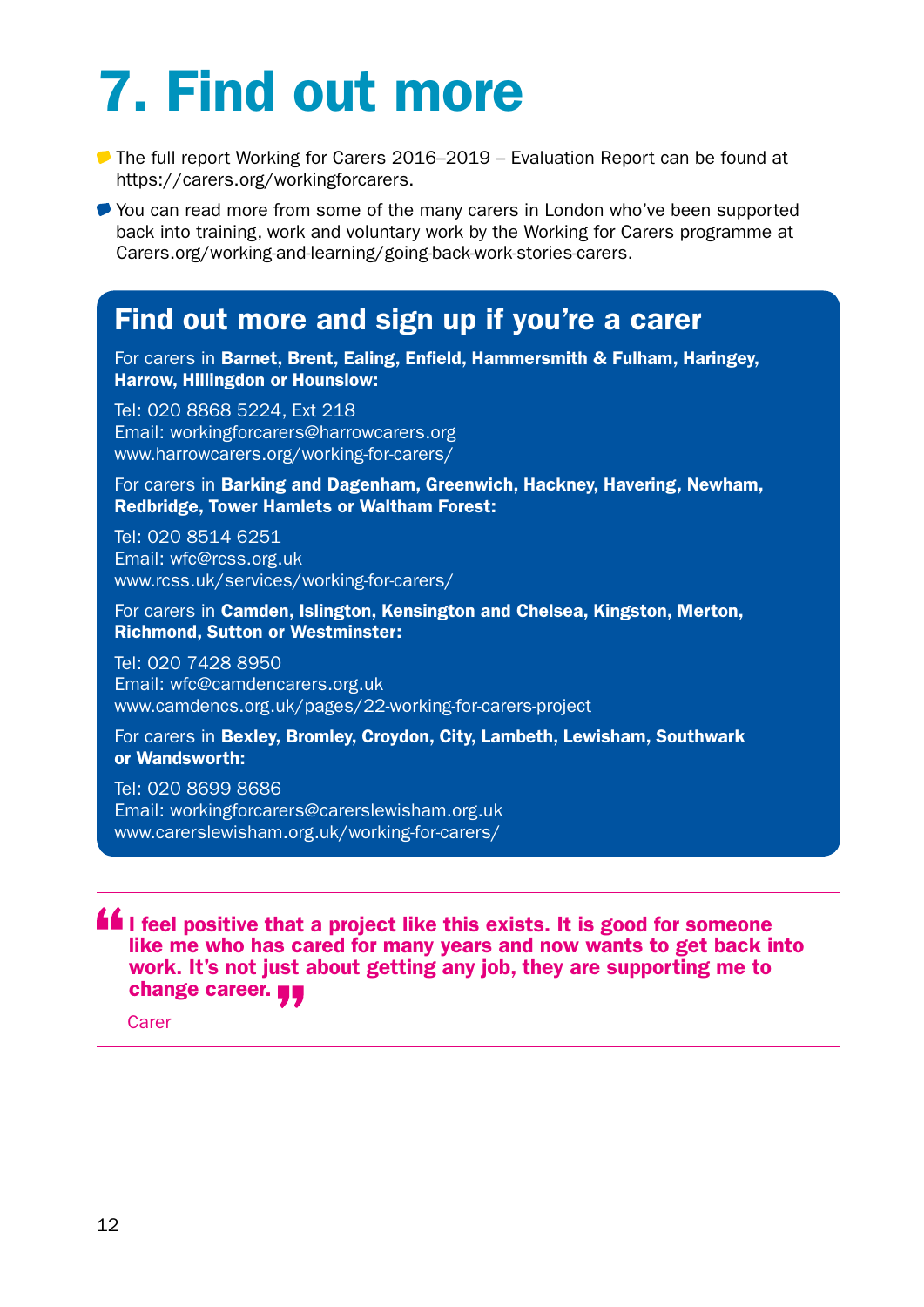## <span id="page-14-0"></span>8. References

Carers Trust (2016), *Working for Carers Evaluation – Invitation to Tender* (Carers Trust).

Carers UK (2013), *Census Data Update: Carer Age, Gender, Ethnicity, Employment and Health – Local and National Datasets* (Carers UK).

Carers UK (2014), *Facts about Carers.* Available at [https://www.carersuk.org/for](https://www.carersuk.org/for-professionals/policy/policy-library/facts-about-carers-2014)[professionals/policy/policy-library/facts-about-carers-2014](https://www.carersuk.org/for-professionals/policy/policy-library/facts-about-carers-2014) [Accessed 12/08/2019].

Carers UK (2015), *Facts about Carers. Policy Briefing* (Carers UK).

Carers UK (2019), *Stories of Loneliness.* Available at [https://www.carersuk.org/news-and](https://www.carersuk.org/news-and-campaigns/ending-isolation-among-carers/stories-of-loneliness)[campaigns/ending-isolation-among-carers/stories-of-loneliness](https://www.carersuk.org/news-and-campaigns/ending-isolation-among-carers/stories-of-loneliness) [Accessed 12/08/2019].

Shah, A J, Wadoo, O, and Latoo, J (2010), *Review Article: Psychological Distress in Carers of People with Mental Disorders*. *British Journal of Medical Practitioners,* 3(3), 327.

Yeandle, S and Bucker, L (2015), *Valuing Carers* (Carers UK).